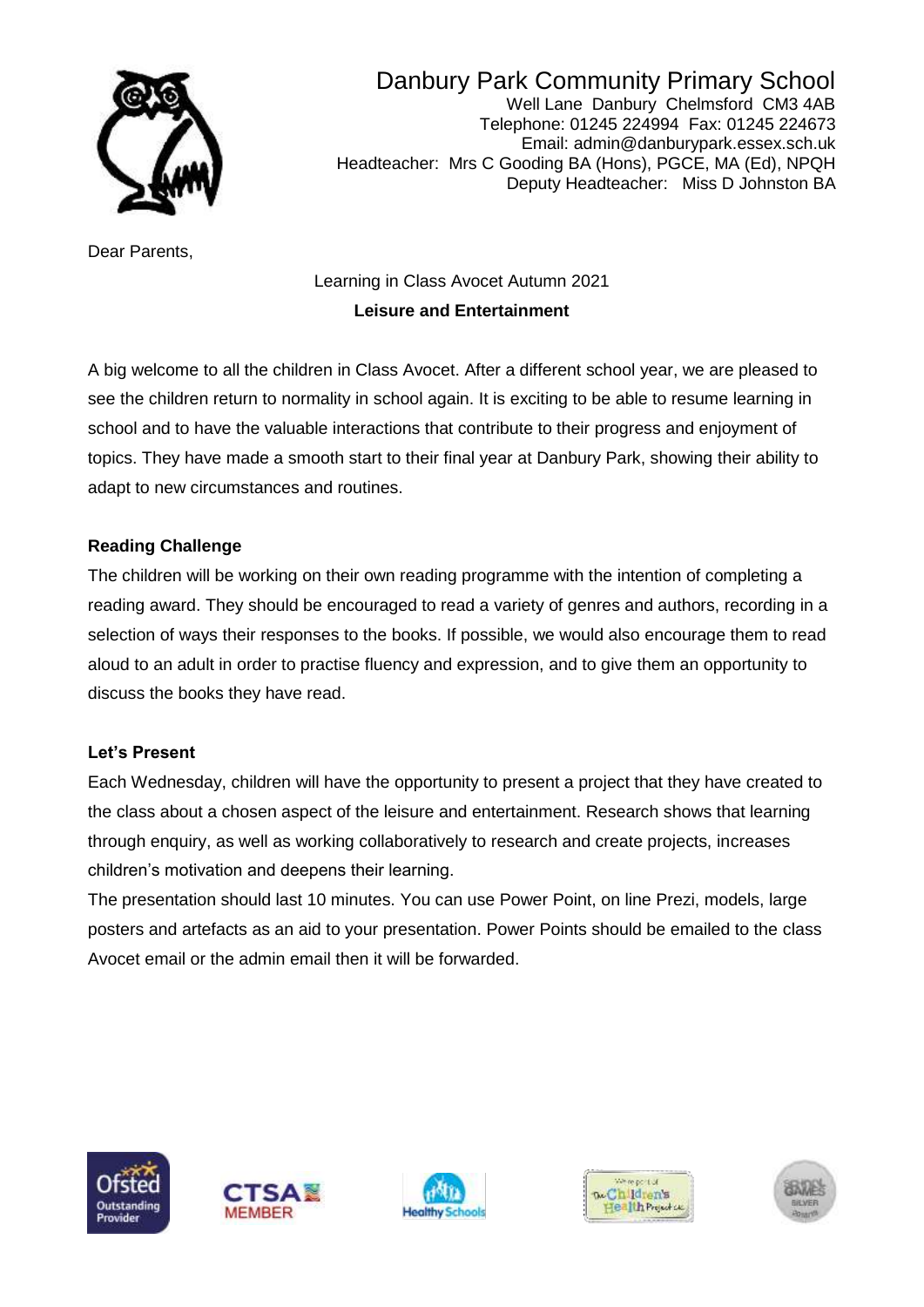## **Curriculum Map**

## **English**

During guided reading, the children will be immersing themselves into a range of texts and answering questions to develop various skills such as author's use of presentation; discussing inference; structural organisation and understanding language and its effects.

In English lessons this term, we will cover poetry, non-fiction and narrative texts. Though poetry, the children will be looking for good use of language, and figurative techniques used and then apply this in their own creative writing. We will also be analysing nonchronological and newspaper reports, applying the analysed features into their own writing about the development of football over time. Continuing on with non-fiction texts, we will study autobiographies and biographical writing for their structure, features and literacy techniques. The children will revise and learn about subordinate and main clauses and select the order of clauses for effect. We will also study how cohesion is used across and within paragraphs. The children will have some choice of a famous pop artists during the 1960s and learning will be applied through writing a biography. Through the vehicle of narrative, the children will learn to develop their skills of character description further by using action and speech and develop interesting and engaging plots.

#### **Maths**

#### **Place Value**

During mathematics the children will revise and learn to read, write, order and compare numbers to 10,000,000. This will be presented in various Round any whole numbers to a required degree of accuracy, and use negative numbers in context.

Four Operations

Written methods for addition, subtraction, multiplication and division to calculate large numbers and solve problems.

#### **Fractions**

Compare, order and calculate with fractions and mixed numbers. Recall and use equivalences between simple fractions, decimals and percentages, including in different contexts.

In all contexts children will become fluent, reason and solve problems.









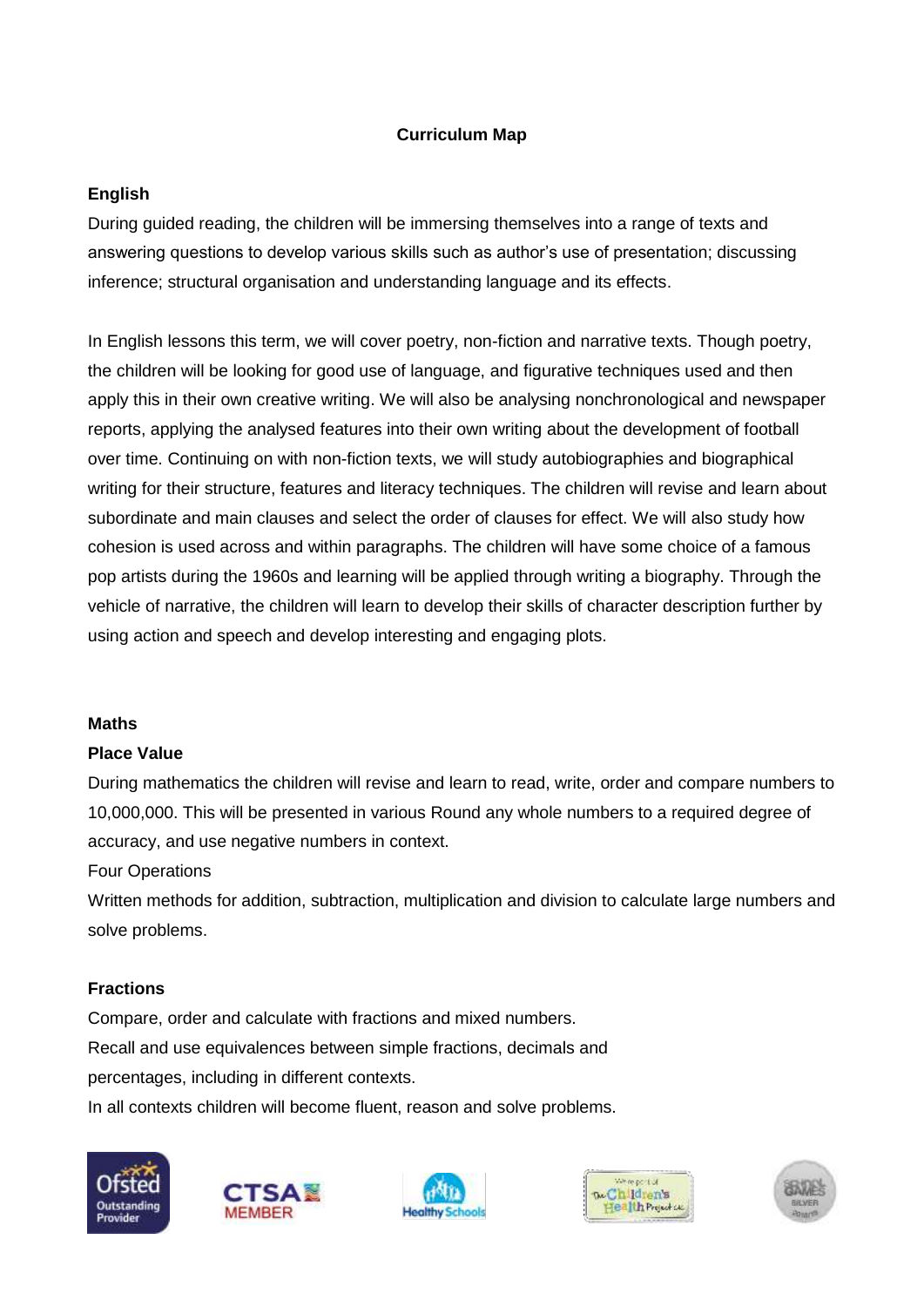## **History**

Children will be exploring a study of British history that extends the pupils' chronological knowledge beyond 1066. (Period of time in the last 100 years). This year in Class Avocet, our theme is leisure and entertainment. During their study, the children will learn in a variety of ways and this topic will be weaved into other subject areas.

## **Geography**

Class Avocet will be looking at a map of the countries of Europe.

# **Art and Design**

The class will be learning to use wet and dry media to make different patterns and shapes. They will mix and match paint to create atmosphere and light effects. In addition, they will use perspective and scale to draw.

# **Science**

We will be looking at animals and plants, and how they are classified; the human circulatory system; the impact of diet and exercise on the human body; how food is transported in animals and plants.

# **Computing**

E-safety: we will be exploring the dangers of using the internet and how to stay safe, We will be programming using the software Scratch. They will design, write and debug algorithms to make simple games.

# **Physical Education**

Dance: the children will perform dances using a range of movements and patterns. Gymnastics: Let's Twist Again! The children will work co-operatively with a partner to design a sequence which shows variation in shape, speeds and direction. Outdoor: Rugby skills.